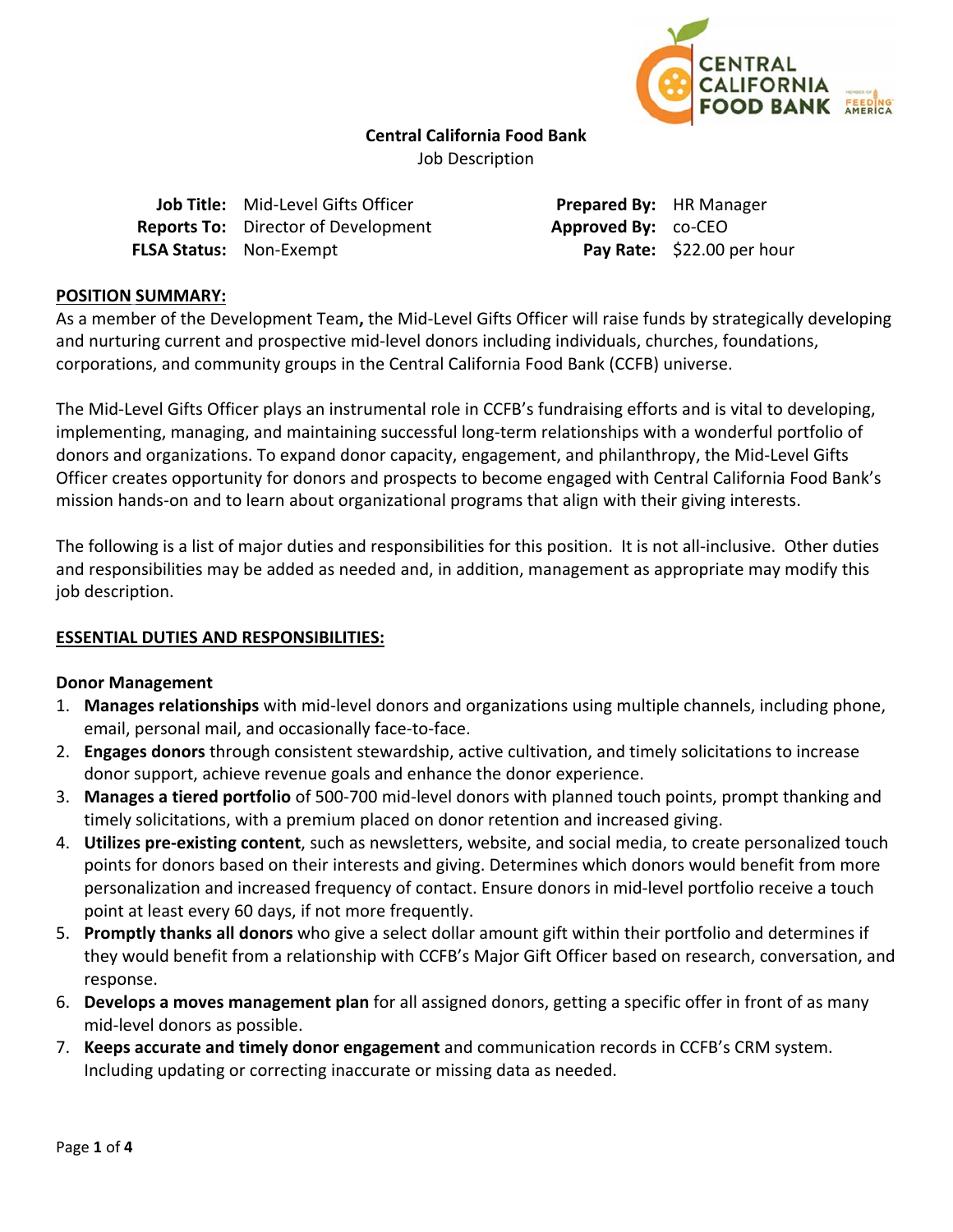# **Operations and Strategy**

- 1. **Participate in and Master** the Vertius Group Mid‐Level Donor Program training.
- 2. **Use influence** of the Board members, co‐CEO's, Director of Development, and other Central California Food Bank staff as appropriate by including them when making key calls on prospective and current donors.
- 3. **Exhibit cooperative and effective work relationships,** such as, responding positively to challenges, assignments, and inter/intra departmental requests and seeing beyond own tasks to help fulfill the organizational goals in order to contribute to team effort.
- 4. **Contribute to a positive and productive work environment by** meeting attendance and punctuality guidelines and pre‐arranging time off with appropriate notice, treating all people with dignity and respect, and exhibiting good listening and comprehension skills including giving and welcoming feedback.
- 5. **Facilitate team skill development by** providing clear, behaviorally specific feedback and by making or eliciting specific suggestions for improvement in a manner that builds confidence and enhances results that can be effectively tied to budget forecasts.
- 6. **Ensure efficient and accurate receipt** processing in a timely manner. Analyze donor acknowledgement system regularly to increase cost-effectiveness, efficiency, and overall donor satisfaction.

## **SUPERVISORY RESPONSIBILITIES:**

This position does not have supervisory responsibilities.

## **MINIMUM QUALIFICATIONS:**

To perform this job successfully, an individual must be able to perform each essential duty satisfactorily. The requirements listed below are representative of the knowledge, skill and/or ability required. Reasonable accommodations may be made to enable individuals with disabilities to perform essential functions.

- A bachelor's degree, preferably in marketing, communications, or public relations.
- At least two or more years of prior experience in fundraising, customer service, donor relations, or related experience in fields such as sales, business development, and or marketing.
- Prior experience working with donors is preferred in a non-profit setting.
- Strong writing, editing, communication, and collaboration skills
- Must be detailed oriented and organized
- Exceptional interpersonal skills with the ability to interact professionally with the public
- Strong critical thinking skills, enthusiasm, and flexibility in participating in projects
- Must be able to quickly adapt to changing business environment
- Valid CA driver's license and regular access to vehicle required
- Ability to work and interact well with individuals (staff and volunteers) from a variety of socioeconomic backgrounds in a culturally diverse environment
- Willingness to work beyond normal working hours, when necessary
- Proficient in Microsoft Suite: Word, PowerPoint, Excel and Outlook

### **SUCCESS FACTORS**

The successful candidate utilizes experience in development, customer service, marketing, and fundraising practices and has a high‐level of self‐sufficiency to achieve goals and objectives. Must have a demonstrated ability in building relationship and be proven in meeting deadlines.